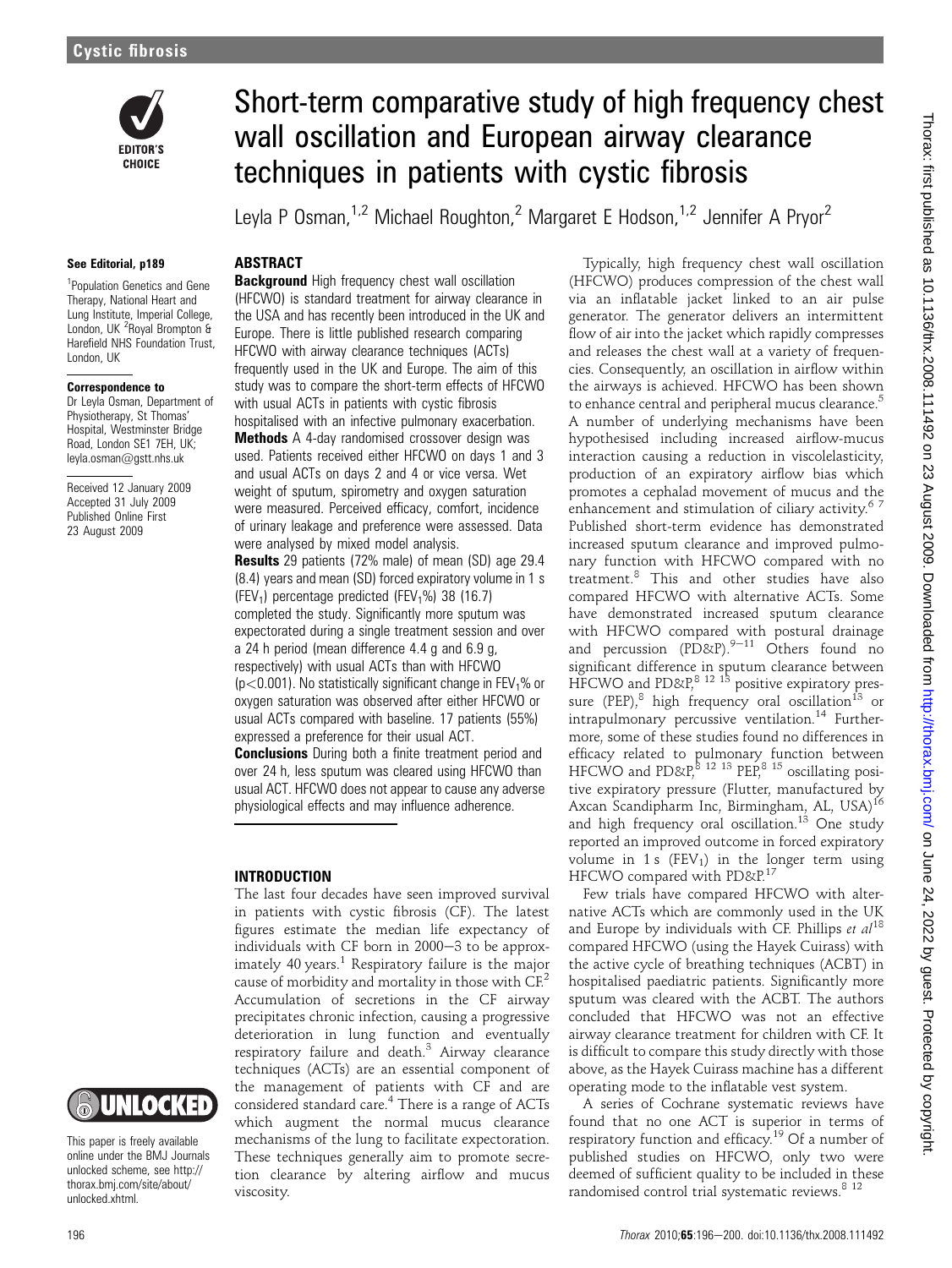HFCWO is widely used in the USA where it is considered standard care in CF.<sup>20</sup> It has recently been introduced to the UK and Europe, where the mainstay of care for airway clearance in CF is the ACBT, autogenic drainage (AD) and other airway clearance regimens using small devices.<sup>4</sup> In the USA these techniques and devices tend to be considered adjuncts, with PD&P and HFCWO remaining the most common ACTs.<sup>20</sup> While there is a body of evidence which equates HFCWO and PD&P, there is a need for further trials to compare HFCWO with alternative ACTs to provide a more relevant evidence base for HFCWO in the UK and Europe.

The aim of the present study was to compare the short-term effects of HFCWO with patients' usual ACTs in those with CF admitted to hospital with an acute exacerbation of pulmonary infection. The hypothesis was that HFCWO was superior to patients' usual ACTs.

#### **METHODS**

#### Study participants

All patients admitted to hospital who met the entry criteria were invited to participate in the study. The inclusion criteria were a diagnosis of CF (established by genotype or sweat sodium >70 mmol/l or sweat chloride of >60 mmol/l),  $FEV_1 \ge 20\%$ predicted, age  $\geq$ 16 years and an infective pulmonary exacerbation as defined by Thornton et  $al^{21}$  Exclusion criteria were current severe haemoptysis, rib fractures, pregnancy, inability to give consent and those whose usual ACTwas HFCWO. Informed written consent was obtained for all patients and the study was approved by Brompton Harefield and National Heart and Lung Institute research ethics committee.

#### Study design

A randomised crossover design was used to compare HFCWO with patients' usual ACTs, which allowed within-patient variability to be controlled. Over four consecutive days, patients received either HFCWO therapy on days 1 and 3 and their normal ACTon days 2 and 4 or vice versa. Allocation to HFCWO or usual ACT on day 1 was determined using a computer-generated randomisation table.

#### Protocols

Patients performed their usual ACT or received HFCWO two times daily at the same time. Before starting the study, each patient's usual ACT was reviewed by an experienced senior respiratory physiotherapist. In addition, patients were familiarised with HFCWO (The Vest). This involved the patients using The Vest for a trial period the day before the start of the study, during which time they were given the opportunity to experience all three protocol frequencies at a variety of pressures. Each airway clearance treatment session lasted 30 min and was supervised by the same physiotherapist to ensure optimisation and standardisation of usual ACTand HFCWO performance. All nebulised and inhaled medications were taken before each treatment session in accordance with the patients' individual regimens.

#### High frequency chest wall oscillation

The following regimen was identified as current best practice following an in-depth review of the literature and discussion with clinical experts in the USA. Using The Vest Airway Clearance System Model 4 (Hill-Rom UK Ltd, Leicestershire, UK), each patient was fitted with an appropriately-sized, full torso, inflatable, disposable vest connected to the air pulse

generator via two flexible tubes. Patients remained in an upright sitting position throughout the 30 min treatment session. HFCWO was applied for 8 min at each of three frequencies in sequence (10, 13 and 15 Hz) with each frequency followed by a 2 min rest period. The pulse pressure was set according to individual patient's reported comfort at all three frequency settings. During both the HFCWO and rest periods, patients were instructed to huff or cough as they felt necessary in order to expectorate loosened bronchial secretions.

#### Usual ACT

Usual ACTs were in accordance with the guidelines of the International Physiotherapy Group for Cystic Fibrosis.<sup>22</sup> Patients performed their usual ACT for 30 min, and for patients practising an assisted ACT, the physiotherapist provided percussion. Patients were allowed to perform combined ACTs where this was their usual practice. This reflected current international practice more accurately and recommendations that ACTs be adapted on an individual basis.<sup>23</sup>

#### Outcome measures

The primary outcome measure was wet weight of sputum expectorated during a treatment session. Patients were instructed to expectorate all sputum into a preweighed pot during and for 30 min following each treatment session. They were also instructed to collect sputum expectorated at all other times during each 24 h period. All sputum collected was weighed immediately following collection on weighing scales with an accuracy of 0.01 g (BL310; Sartorious UK Ltd, Epsom, UK).

 $FEV<sub>1</sub>$  was measured using a hand-held spirometer (2120; Vitalograph Ltd, Buckingham, UK) in accordance with internationally agreed standards.<sup>24</sup> Measurements were taken immediately before and after a 30 min period following each treatment session. Data were analysed using Spirotrac IV Version 4.30 software (Vitalograph Ltd).

Pulsed arterial oxygen saturation (SpO<sub>2</sub>) was measured transcutaneously at rest, for 5 min immediately before, 30 min during and 30 min immediately following each session.  $SpO<sub>2</sub>$ was measured with a fingertip pulse oximeter (Konica-Minolta Pulsox-300i; Stowood Scientific Instruments, Oxford, UK). The data were analysed using Download 2001 Version 2.8.0 software (Stowood Scientific Instruments Ltd).

The perceived efficacy and comfort of each ACT and the incidence of urinary leakage during treatment were measured using 10 cm visual analogue scales (VAS). Each day, after the last treatment session, patients completed three 10 cm VAS with reference to the ACT used that day. On the VAS used, 0 represented not at all effective/comfortable or no urinary leakage and 10 represented extremely effective/comfortable or a lot of urinary leakage. On the fourth and final day, participants were also asked to indicate which ACT they would prefer.

An independent observer, blind to the daily method of airway clearance used, performed the spirometry, weighed the sputum samples and collected the 10 cm VAS throughout the study.

#### Statistical analysis

A sample size calculation determined the number of patients required to test for superiority of HFCWO. This was based on a difference of 4 g of sputum between the usual ACT and HFCWO during a single treatment session. A square-root of within SEM of 4 g at the 5% significance level would require 24 patients to achieve 90% power. Data are presented as mean (SD), median (IQR) or n (%) as appropriate. Continuous variables were analysed using a mixed-effects linear regression model. This was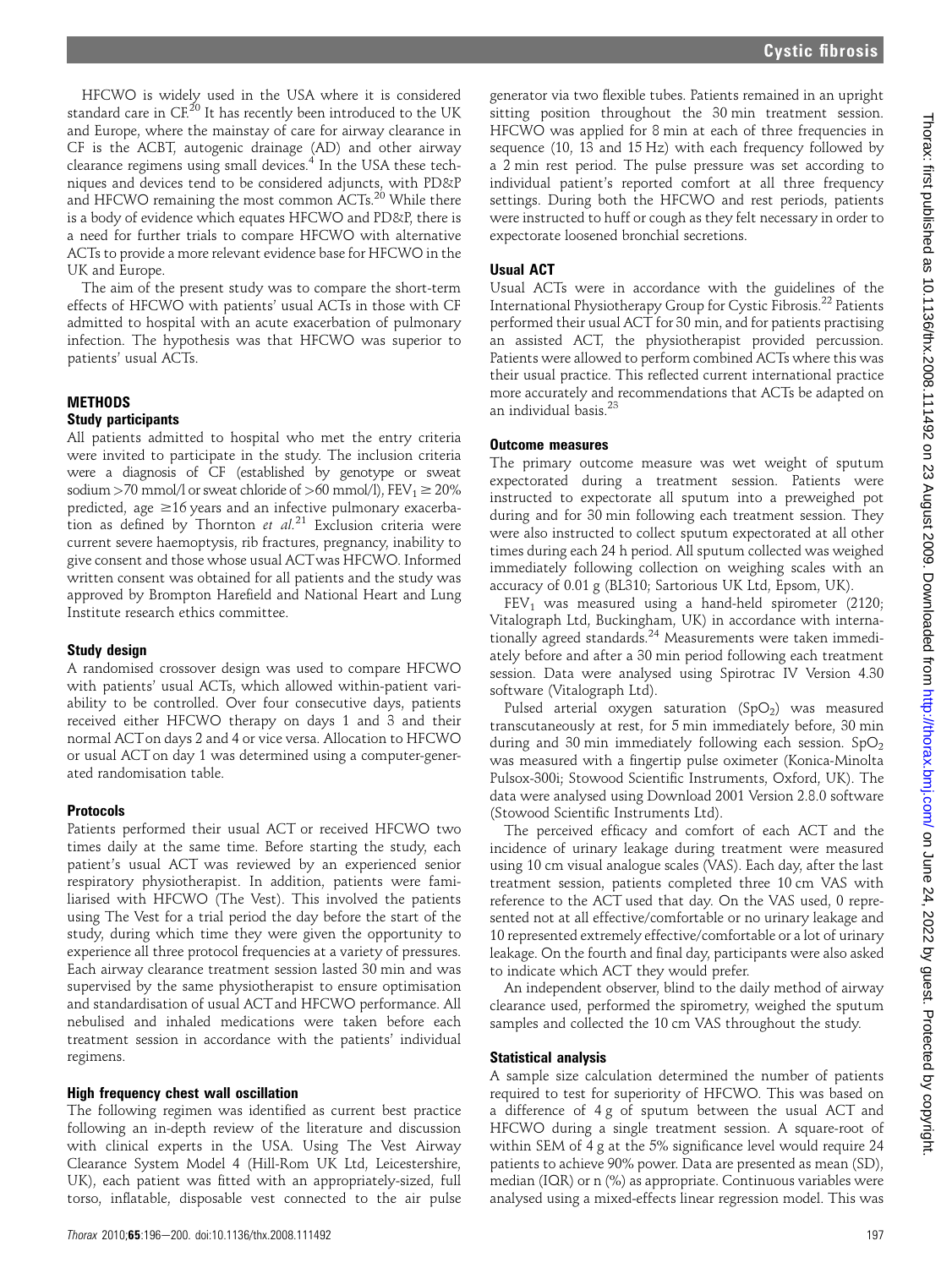| <b>Table 1</b> Patient demographics and baseline |
|--------------------------------------------------|
| charactorictics (n-20)                           |

| characteristics $(n=29)$ |            |
|--------------------------|------------|
| Age (years)              | 29.4 (8.4) |
| Male $(\%)$              | 21 (72%)   |
| Height (cm)              | 171(9)     |
| Weight (kg)              | 60(11)     |
| BMI $(kg/m2)$            | 20.4(2.6)  |
| $FEV1$ (I)               | 1.46(0.72) |
| $FEV1%$ predicted        | 38 (16.7)  |
| Sp0, (%)                 | 94.3(2.1)  |

Data are presented as mean (SD) or n (%) as appropriate.BMI, body mass index; FEV<sub>1</sub>, forced expiratory volume in 1 s;  $SpO<sub>2</sub>$ , pulsed arterial oxygen saturation.

to allow the results to be adjusted for a number of factors which are inherent to the design of a crossover trial. The order of treatment randomisation and the day and time of treatment were all entered into the model and their effect on the outcomes was tested. For this trial, the results were also adjusted for the method and position of treatment in the ACT session. In these models, patients were entered as random effects since it was not of interest to quantify the differences between individual patients, but it was important to account for the repeated measurements on each patient. The estimates of the fixed effect of ACT versus HFCWO are presented as mean (95% CI). A p value of 0.05 was taken to be statistically significant. All analyses were conducted using Stata 9.2 (StataCorp).

### RESULTS **Participants**

Fifty patients were invited to participate in the study, 20 declined, 29 patients completed the study and 1 patient was withdrawn due to a hypoglycaemic episode. Table 1 shows demographic and baseline characteristics of the patients who completed the study.

Twenty-nine patients were treated with intravenous antibiotics as part of their medical management. All participants received two treatment sessions on each study day and all treatment sessions were 30 min in duration. The mean (SD) length of stay for patients was 14 (5) days and the mean day of entry to the study was day 8 (3) days.

## Usual ACT

Usual ACTs included the ACBT with modified PD&P (41%; n=12) and with modified PD alone (7%; n=2), AD in sitting (28%; n=8) and with modified PD (7%; n=2), PEP (7%; n=2) and Flutter  $(10\%; n=3)$ .

## Sputum weight

The wet weight of sputum expectorated with usual ACT compared with HFCWO is shown in table 2. The mean weight of sputum expectorated during a single treatment session and

over a 24 h period was significantly greater with usual ACT than with HFCWO. The mean difference in wet weight of sputum expectorated during a treatment session was 4.4 g ( $p<0.001$ ) and the mean difference in wet weight of sputum expectorated over a 24 h period was  $6.9 \text{ g}$  (p<0.001). These findings were not affected by order, time, day or position of treatment.

No statistically significant difference was observed in the amount of sputum expectorated when using HFCWO or usual ACT between treatments in a 24 h period.

## Physiological measures

 $FEV<sub>1</sub>$  and SpO<sub>2</sub> measured before, during and after usual ACT and HFCWO treatment sessions are shown in table 3.

## Comfort, efficacy and preference

The VAS scores for comfort, efficacy and urinary leakage during usual ACT compared with HFCWO are shown in table 4. No significant differences were observed in VAS scores for comfort or urinary leakage between HFCWO and usual ACT. Patients scored the efficacy of their usual ACT significantly higher than for HFCWO (mean difference 14 mm;  $p=0.002$ ). This was not affected by the order or day of treatment. Of those patients who completed the study, 17 (55%) expressed a preference for their usual ACT over HFCWO. Preference was not predicted by the amount of sputum expectorated.

## **DISCUSSION**

There have been few published comparisons between HFCWO using a vest system with the ACTs of the ACBT and AD. This short-term study, carried out in individuals with CF admitted to hospital with an acute infective pulmonary exacerbation, showed that significantly more sputum was expectorated during a single treatment session and over a 24 h period using the patient's usual ACT than with HFCWO. In addition, slightly less sputum was expectorated at all other times (excluding treatment sessions) on usual ACT days compared with HFCWO, but this trend was not statistically significant. These findings were independent of order, time or day and position of treatment. Neither HFCWO nor any of the usual ACTs were associated with any adverse clinical events.

A possible factor contributing to the difference in sputum clearance between HFCWO and usual ACT may have been the number and frequency of forced expiratory manoeuvres (FEMs) and the more gentle expiratory manoeuvres of the AD breath that were performed with the usual ACTs. Some studies have standardised the number of coughs and FEMs that patients performed; however, at the time of designing the protocol, the aim was to compare the regimens as currently practised internationally and the frequency of coughs and FEMs was neither standardised nor counted. In retrospect, it would have been of value to have counted the number of coughs and FEMs undertaken during each regimen, but it had not been anticipated that

Table 2 Wet weight of sputum expectorated: HFCWO compared with usual ACT

|                                | Expectorated sputum wet weight (g) |                     |              |                     |                         |           |  |
|--------------------------------|------------------------------------|---------------------|--------------|---------------------|-------------------------|-----------|--|
| Period of sputum<br>collection | <b>Usual ACT</b>                   |                     | <b>HFCWO</b> |                     |                         |           |  |
|                                | Mean (SD)                          | Median (IQR)        | Mean (SD)    | Median (IQR)        | <b>Mean difference</b>  | p Value   |  |
| Single treatment session       | 9.1(7.9)                           | $7.2(3.0-14.2)$     | 4.6(4.1)     | $3.4(1.5-6.7)$      | $4.4$ (3.5 to 5.4)      | $<$ 0.001 |  |
| 24 h (excluding treatment)*    | 22.4 (26.8)                        | $12.9(4.0 - 29.9)$  | 24.9 (25.8)  | $15.3(3.9 - 40.1)$  | $-1.5$ ( $-4.6$ to 1.6) | 0.352     |  |
| 24 h (including treatment)     | 39.8 (36.3)                        | $25.5(14.0 - 57.1)$ | 34.3(30.7)   | $26.3(12.1 - 46.0)$ | $6.9$ (3.1 to 10.8)     | < 0.001   |  |

Data are presented as mean (SD) or (95% CI) or median (IQR) as appropriate. Data are adjusted for randomisation, day, time and position of treatment using a mixed effects linear regression model.

\*Of 116 24-h sputum samples collected, two were discarded as they were incomplete.

ACT, airway clearance technique; HFCWO, high frequency chest wall oscillation.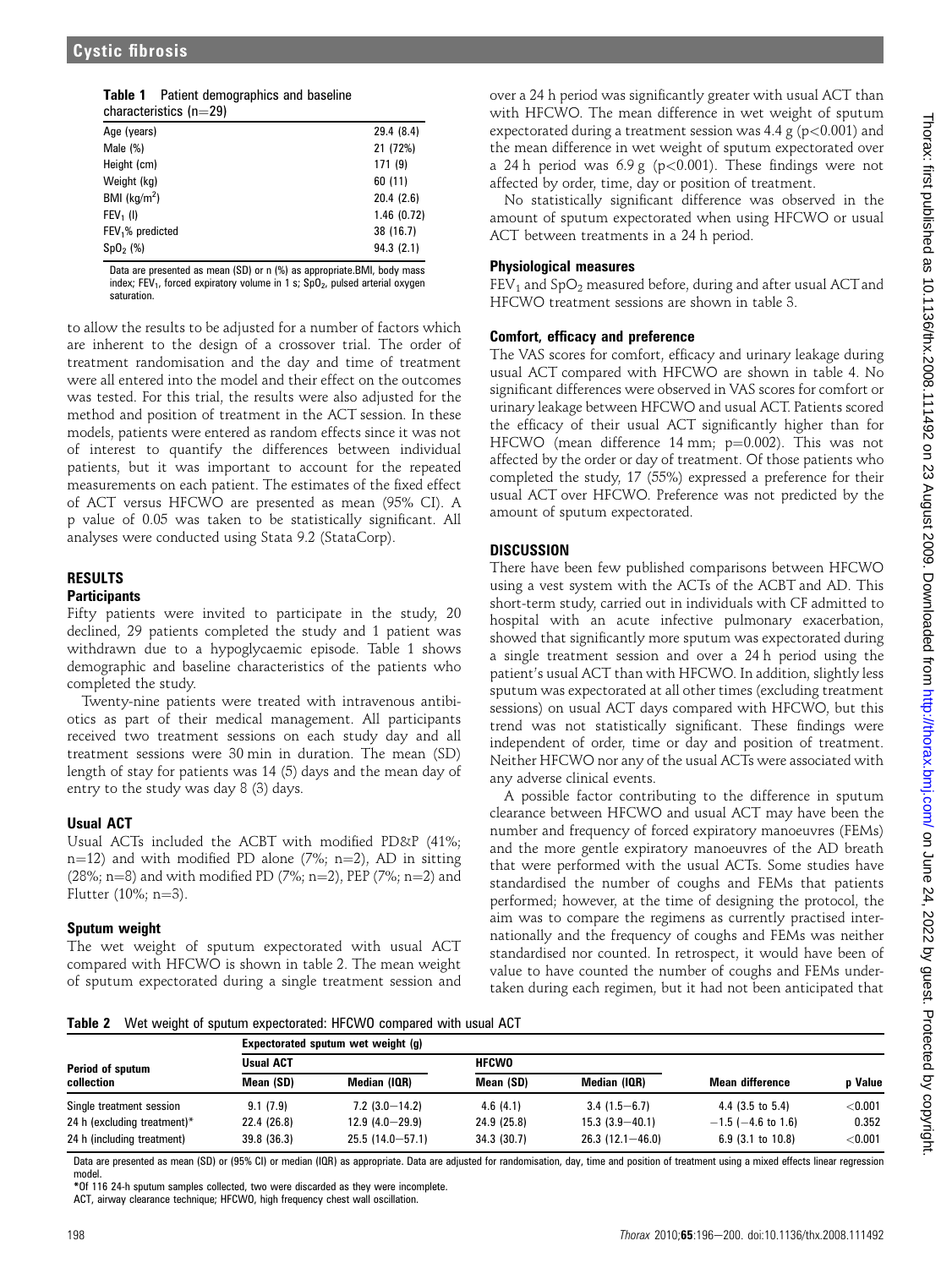Table 3 Forced expiratory volume in 1 s and pulsed arterial oxygen saturation at baseline, during and after treatment with usual airway clearance technique and HFCWO

|                              | <b>Usual ACT</b> |                            |                           | <b>HFCWO</b>    |                            |                           |
|------------------------------|------------------|----------------------------|---------------------------|-----------------|----------------------------|---------------------------|
|                              | <b>Baseline</b>  | <b>During</b><br>treatment | 30 min after<br>treatment | <b>Baseline</b> | <b>Durina</b><br>treatment | 30 min after<br>treatment |
| FEV <sub>1</sub> % predicted | 39.1 (16.9)      | ΝA                         | 38.9 (17.1)               | 38.9 (16.8)     | NA                         | 39.2(16.7)                |
| SpO <sub>2</sub> (%)         | 94.4(2.0)        | 94.4 (1.9)                 | 93.9(1.6)                 | 94.5(1.8)       | 95.0(1.7)                  | 94.3(1.7)                 |

Data are presented as mean (SD).

ACT, airway clearance technique; FEV<sub>1</sub>, forced expiratory volume in 1 s; HFCWO, high frequency chest wall oscillation; NA, not applicable; SpO<sub>2</sub>, pulsed arterial oxygen saturation.

any differences between HFCWO and usual ACTs may be a consequence of the number of FEMs or AD breaths. Theoretically, during the three 8 min periods of HFCWO, fewer FEMs, coughs or AD breaths would be undertaken than during an equivalent period of the ACBT, AD, PEP or Flutter (all of which inherently include FEMs or AD breaths at regular intervals). This difference was supported by observations of the investigators. However, manual cough counts are subject to observer error. Objective cough monitoring using the Leicester Cough Monitor has only recently been validated and should be considered for use in further studies.<sup>25</sup>

Components of patient satisfaction include efficacy, comfort and convenience. Some studies have formally evaluated patient satisfaction and compliance. One study reported that 50% of subjects chose HFCWO compared with the Flutter, and efficacy was the most frequently cited reason for this choice.<sup>16</sup> A later study reported that HFCWO was not preferred over PD&P and intrapulmonary percussive ventilation; furthermore, there was no significant correlation between treatment preference and sputum weight.<sup>14</sup> The current study found that patients perceived the efficacy of HFCWO to be statistically significantly less than that of their usual ACT. However, nearly half (45%) of patients expressed a preference for HFCWO. Preference may have been affected by the novelty of a new treatment and it is unknown whether this would continue in the long term.

There is no one recommended protocol for the application of HFCWO in the literature. Published studies describe differing numbers and duration of frequencies, length of treatment and airway clearance. Frequencies of 10, 13 and 15 Hz were chosen as it has been reported that maximum mucus transport occurs between 11 and 15 Hz with a peak at 13 Hz.<sup>5 6</sup> In addition, the highest oscillated tidal volume flow (peak airflow) occurred between 10 and 15 Hz in patients with CF.<sup>26</sup> More recent research recommends an individual "tuning" method to identify optimum treatment frequencies. These have been shown to vary among individuals and the oscillation waveform, $27$  but it is unknown whether "tuning" increases efficacy.

It is possible that a practice effect could have occurred as all patients were new to HFCWO. However, the protocol used in this study did not require the patient to perform any newly learnt physical technique. In addition, the statistical analysis ensured data were adjusted for day of treatment and found no

Table 4 Comfort, efficacy and urinary leakage: HFCWO compared with usual ACT

| Self reported   | Visual analoque scale score (mm) |              |                          |         |  |  |
|-----------------|----------------------------------|--------------|--------------------------|---------|--|--|
| measure         | <b>Usual ACT</b>                 | <b>HFCWO</b> | <b>Mean difference</b>   | p Value |  |  |
| Comfort         | 69 (23)                          | 70 (22)      | $-1$ (-9 to 7)           | 0.784   |  |  |
| Efficacy        | 68 (21)                          | 54 (26)      | 14 (6 to 23)             | 0.002   |  |  |
| Urinary leakage | 0(1)                             | 0(1)         | $-0.05$ ( $-0.3$ to 0.4) | 0.791   |  |  |

Data are presented as mean (SD) or (95% CI) as appropriate. Data are adjusted for randomisation, day of treatment and time of treatment using a mixed effects linear regression model.

ACT, airway clearance technique; HFCWO, high frequency chest wall oscillation.

effect. Alternatively, patients' familiarity with their usual ACT may also have had an effect on outcomes.

This study was powered to detect a difference of 4 g of sputum expectorated during a single treatment session. Other studies have been based on a difference of  $3-3.5$  g, which is generally accepted as a clinically important difference.<sup>28</sup> <sup>29</sup> Wet weight sputum was felt to be an appropriate primary outcome measure in this short-term study in an acute environment. Previous work has found wet weight to be proportional to dry weight sputum.28 30 Emerging non-invasive means of measuring airway clearance may be more sensitive indicators in the future (eg, lung clearance index and electrical impedance tomography).

Considering the cost benefit of HFCWO compared with other ACTs and the differing healthcare systems in the USA and the UK, it is unlikely that HFCWO will become the first choice ACT for most individuals in the UK. Further work needs to be undertaken to identify the place of HFCWO in Europe. Patient preference for a treatment regimen may positively influence adherence to treatment in the short term, and nearly half the patients who participated in this study preferred HFCWO to their usual ACT. HFCWO is a safe treatment that facilitates airway clearance in CF but, when compared with patients' usual ACTs, HFCWO led to the clearance of significantly less sputum during a single treatment session and over a 24 h period.

Acknowledgements The authors wish to thank the patients who participated in the study and members of the Physiotherapy Department at Royal Brompton Hospital, London, UK and Catherine Sandsund who acted as independent observers.

Hill-Rom did not participate in the design of this study, the collection, analysis and interpretation of data or in writing the manuscript.

**Funding** A grant from the Robert Luff Foundation funded the lead researcher's post. Hill-Rom kindly provided two high-frequency chest wall oscillators (the Vest), disposable vests and tubes, two pulse oximeters and a spirometer for use in this study.

Competing interests LO received reimbursement of registration, travel and accommodation expenses for attendance at the 20th North American Cystic Fibrosis Conference and an honorarium for speaking at a national workshop organised by Hill-Rom.

Ethics approval Ethical approval was obtained from Brompton Harefield and National Heart and Lung Institute research ethics committee.

Provenance and peer review Not commissioned; externally peer reviewed.

#### REFERENCES

- 1. Dodge JA, Lewis PA, Stanton M, et al. Cystic fibrosis mortality and survival in the UK: 1947-2003. Eur Respir J 2007;29:522-6.
- 2. **UK CF Database.** Cystic fibrosis trust annual data report 2004. http://www.cftrust. org.uk: Cystic Fibrosis Trust, 2006.
- 3. Coakley RD, Boucher RC. Pathophysiology: epithelial cell biology and ion channel function in the lung, sweat gland and pancreas. In: Hodson M, Geddes D, Bush A, eds. Cystic fibrosis. 3rd edn. London: Hodder Arnold, 2007;59-68.
- 4. Association of Chartered Physiotherapists in Cystic Fibrosis. Clinical guidelines for the physiotherapy management of cystic fibrosis: recommendations of a working group. http://www.cftrust.org.uk: Cystic Fibrosis Trust, 2002.
- 5. Gross D, Zidulka A, O'Brien C, et al. Peripheral mucociliary clearance with highfrequency chest wall compression. J Appl Physiol 1985;58:1157-63.
- 6. **King M,** Phillips DM, Gross D, et al. Enhanced tracheal mucus clearance with high frequency chest wall compression. Am Rev Respir Dis 1983;128:511-15.